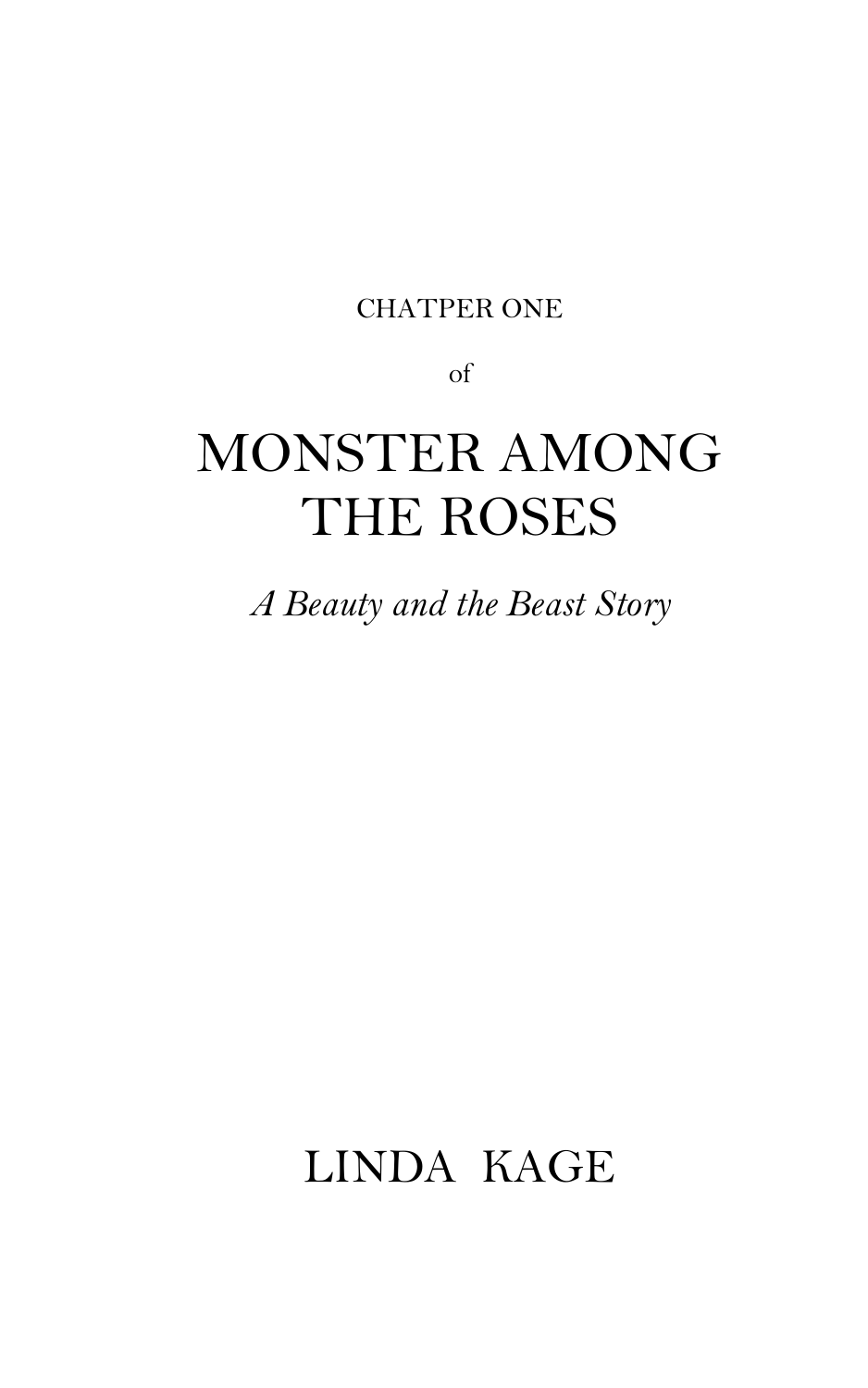#### Monster Among the Roses

Copyright © 2017 by Linda Kage

This is a work of fiction. Names, characters, places, and incidents are the product of the author's imagination. Any resemblance to actual persons. living or dead, businesses or establishments, events, or locales, is entirely coincidental.

All rights reserved. No part of this book—except in the case of brief quotations in reviews—may be used, reproduced, or TRANSLATED without written permission of the author.

Contact Information: linda@lindakage.com

Publishing History Linda Kage, July 2017 ISBN-13: 978-1546573678 ISBN-10: 1546573674

Credits Cover Artist: Kage Covers Editor: Stephanie Parent Proofreader: Judy and Shelley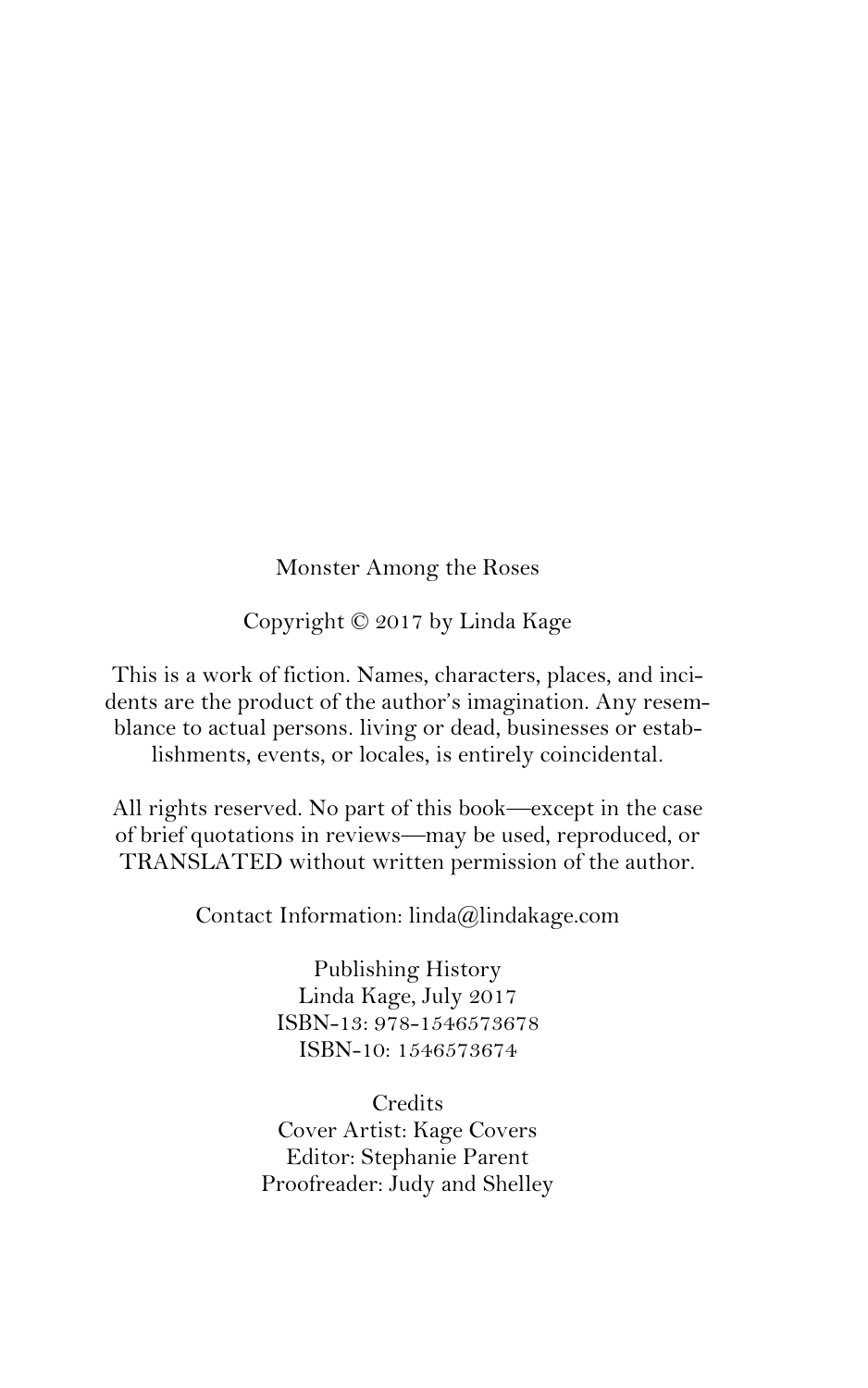

*I nervously twisted* my ball cap between my hands, the frayed bill skimming across my calloused knuckles with each pass. The room where I waited was bigger than my entire apartment, and the seat on which I gingerly perched myself probably cost more than everything I owned.

It smelled rich in here. Like money. Like the walls had been papered in fresh, crisp hundred-dollar bills straight from the bank. I glanced between my knees to my shoes, hoping I hadn't knocked any dirt onto the opaque marble floor, only to discover a small clump of dried mud did rest by my right sneaker. Shit. I quickly kicked it under the chair to hide the evidence just as the door beside me opened.

A gray-headed woman in a blue pantsuit—the same one I'd spoken to, announcing myself when I'd arrived twenty minutes earlier—peered out. "Mr. Nash is ready to meet with you."

Feeling caught in the act, I stopped messing with the dirt clod and jerked to my feet, my face flushing hotly. I started to slide my hat back on to hide what must be a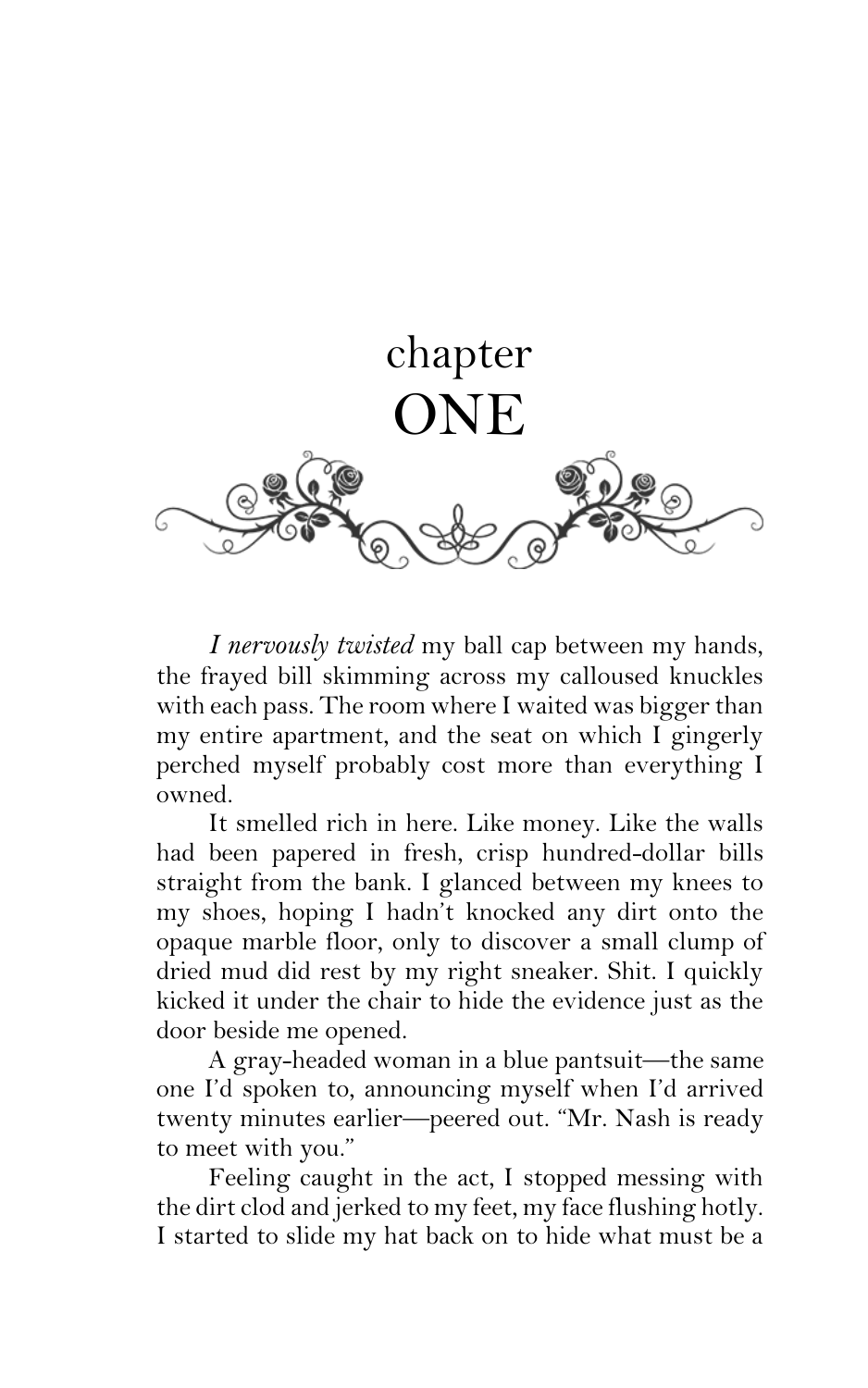#### Linda Kage

nasty case of hat hair, only to wonder if it would appear more respectful to keep a hat off when meeting a man such as Henry Nash. After hesitating a good five seconds, unsure of what to do, I pulled the hat on. This was who I was. Putting on airs felt deceitful.

Nodding to the secretary to let her know I was ready, I followed her inside the lion's den, only to slow to an intimidated stop just inside the doorway. If I'd been daunted by the opulence of the waiting room, the interior of Henry Nash's office blew me away. Huge mural-sized paintings would've given the museum effect if the slategray chairs in front of a colossal black granite and silver desk hadn't screamed corporate office. I was afraid to move and track more mud across the floor. Hell, *breathing* in this place felt taboo.

I didn't belong here. What had I been thinking to schedule a meeting with *the* Henry Nash? He was going to laugh me from his museum office before I could even start begging.

The massive chair behind the desk revolved to face me just as the man planted in it hung up the phone on which he'd been talking. Then he stood.

"Ah, Mr. Hollander." Rounding his desk, he strode toward me where I stood petrified in the doorway. "It's nice to finally meet you. Your mother's said only good things."

The mention of my mom caused the ball of dread in my throat to harden and cut off my air.

"How is she?" he asked as he held out a hand for me to shake. The question was pleasant and polite. The look in his eyes was kind and interested. The entire way he'd come to me, not made me approach him, was just—I wanted to shake my head, confused.

I'd built this man up in my mind as a rich, heartless beast who ate baby kittens for breakfast and flambéed the weak and needy for dinner. He stomped on dreams and mocked the poor, gaining power with each tear he forced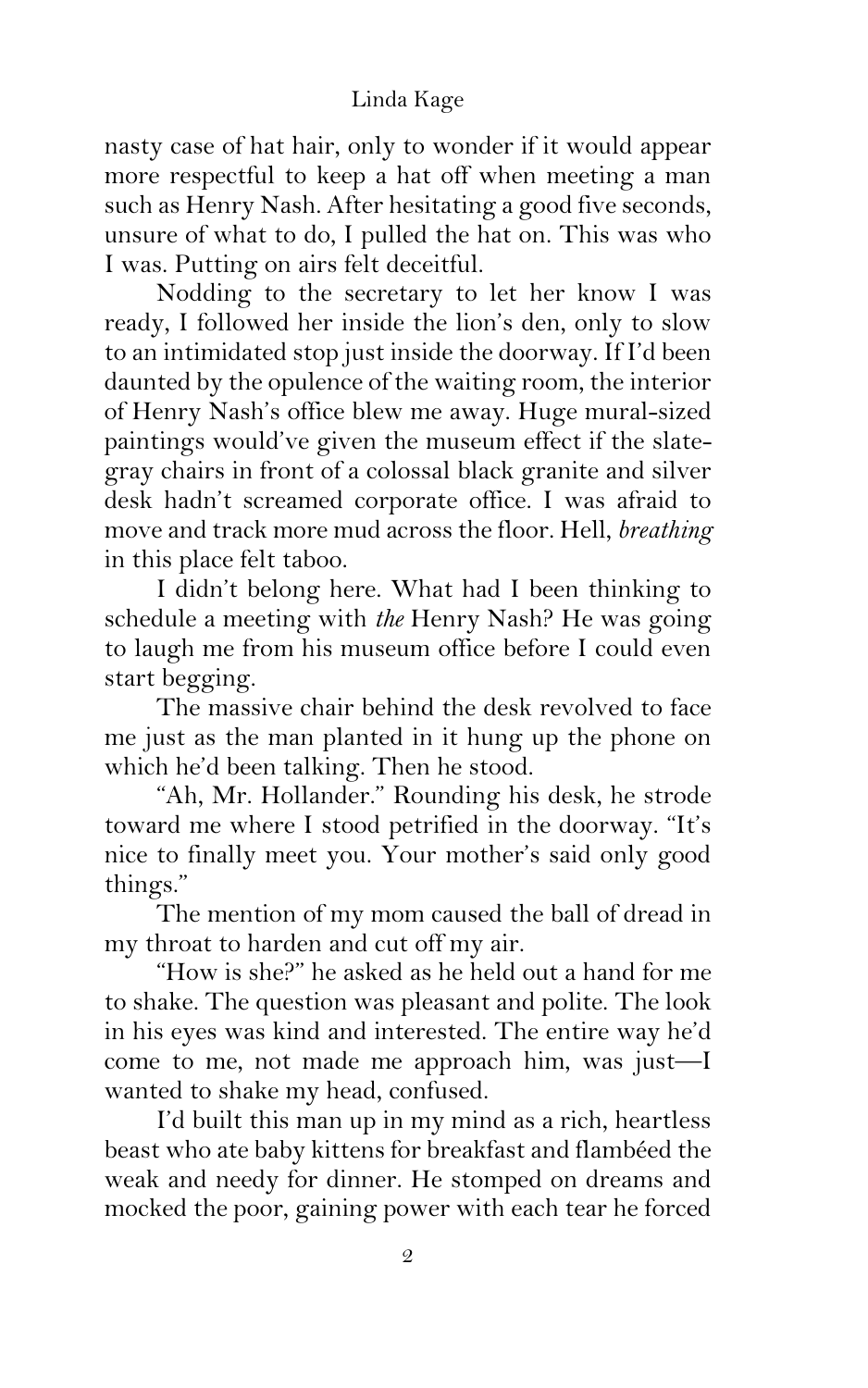to fall. The overdue notices that littered our mail with increasing regularity, demanding money, only seemed to enhance my impression of him.

But here he stood, a normal mortal with a slight paunch to the gut and thinning hair on top, and…and he *smiled* at me as if he were genuinely pleased to meet me.

Flustered, I didn't know what to say. What to do.

"She…uh…she's…" Quickly, I reached out to shake with him. His skin was warm, dry—human—and his grip was sincere. "She's not well," I blurted.

Damn, I'd hoped to work into that topic subtly.

"Oh?" Mr. Nash tipped his head to the side, concern marring his eyebrows.

"Yeah, she…" I ripped my hat off and began to fidget with it again.

"Here." Mr. Nash stretched out a hand, inviting me further into the office. "Let's sit and discuss it. Miss Givens…" He nodded to the secretary, and she left the room, shutting me inside the grandiose office alone…with the one man who could destroy my mother.

Palms sweating, I wiped them on my thighs and followed him to a chair placed in front of his desk. Instead of moving back around behind the table, he sat in the other seat next to mine. It didn't put me at ease, as I think was his intent; I only felt closer to the chopping block now.

"Tell me about Margaret."

At the mention of Mom's name, I blew out a long, steadying breath. I was here for her, here to beg and accept anything Henry Nash wanted of me. For my mother, I could do this.

"Well," I started slowly, swiping my tongue over dry lips. "As you know, she fell and broke her hip about three months ago."

"*Did* she?" Mr. Nash lifted his eyebrows, the soul of ignorance and surprise, maybe even worry.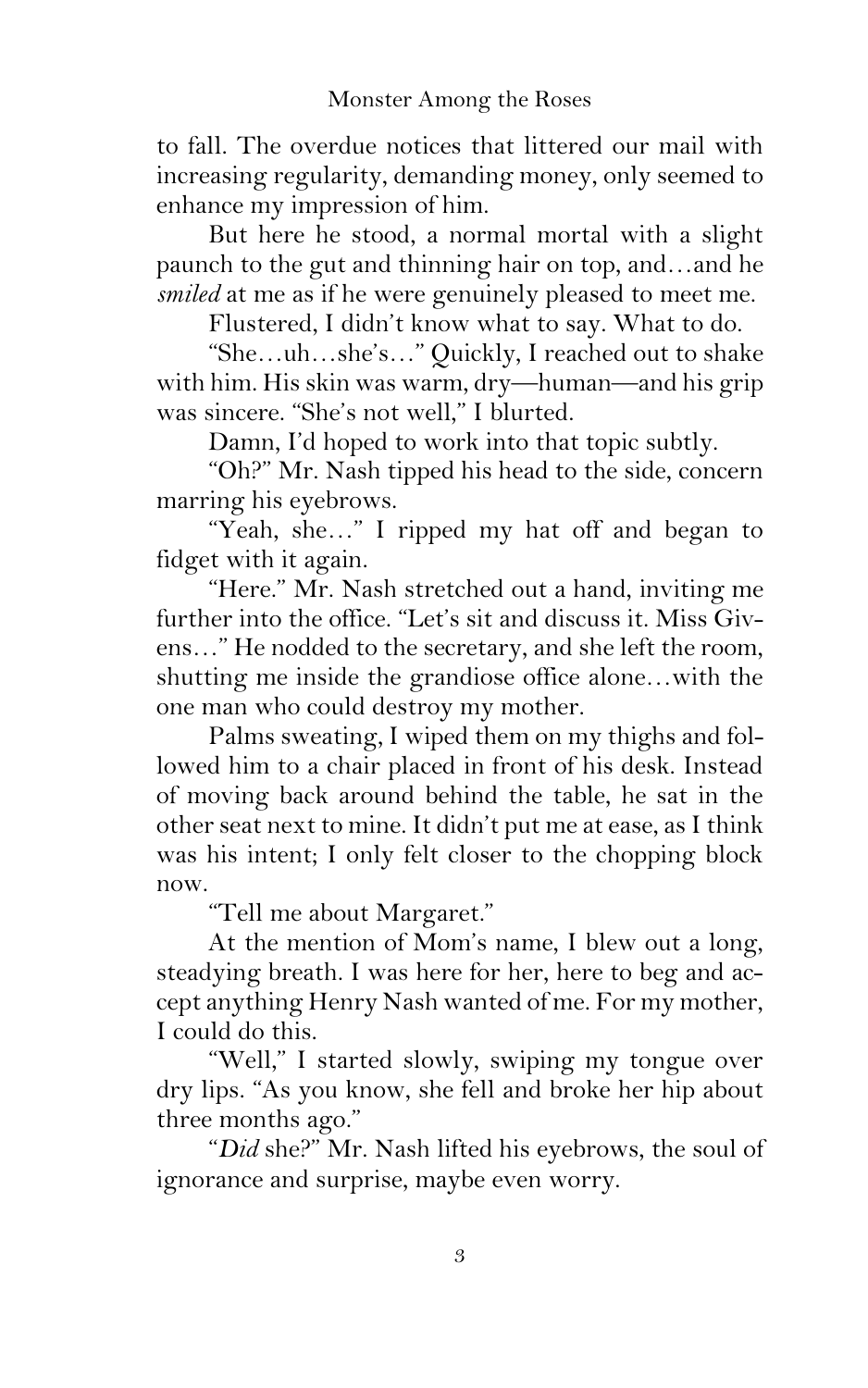His shock confused me. "Yeah…" I said slowly, trying to discern if he was lying and really knew or if he honestly hadn't a clue. "Didn't she mention it when she asked for the loan extension?"

The older man opened his mouth, only to shut it. He seemed to deliberate something before speaking again. "I'm sorry, but your mother never asked me for a loan extension."

I stared at him.

What? Of course, Mom had asked. She'd *told* me she'd been denied. She'd told me…what the hell had she told me? My brain sputtered, trying to remember her exact words.

I was sure she'd gone to Nash Corporation and asked for some leniency. She'd sworn that she'd tried everything. Wouldn't everything logically include asking for a loan extension? That was why I was here. If Henry Nash wouldn't listen to my poor, broken mother, maybe I could get him to listen to me, maybe I'd have more to bargain with than she'd had.

But if Mom hadn't even talked to him—

I shook my head, denying the possibility. Of course, she'd asked for an extension. Anyone in her position would. "Maybe she asked one of your people and it just never got back to you," I allowed.

Except the man before me squinted in doubt. "All requests for loan extensions are passed through me, Mr. Hollander. I make those final decisions."

My shoulders collapsed. Well, this changed things. This…

I needed to regroup and figure out what to do.

Except no, honestly, it didn't change much at all…maybe just the way I viewed the man before me.

Mr. Nash cleared his throat discreetly. "If I may, I know your mother's been behind on her payments. Very behind. And I *am* aware the people who come to me for a loan usually do so after they've been declined help from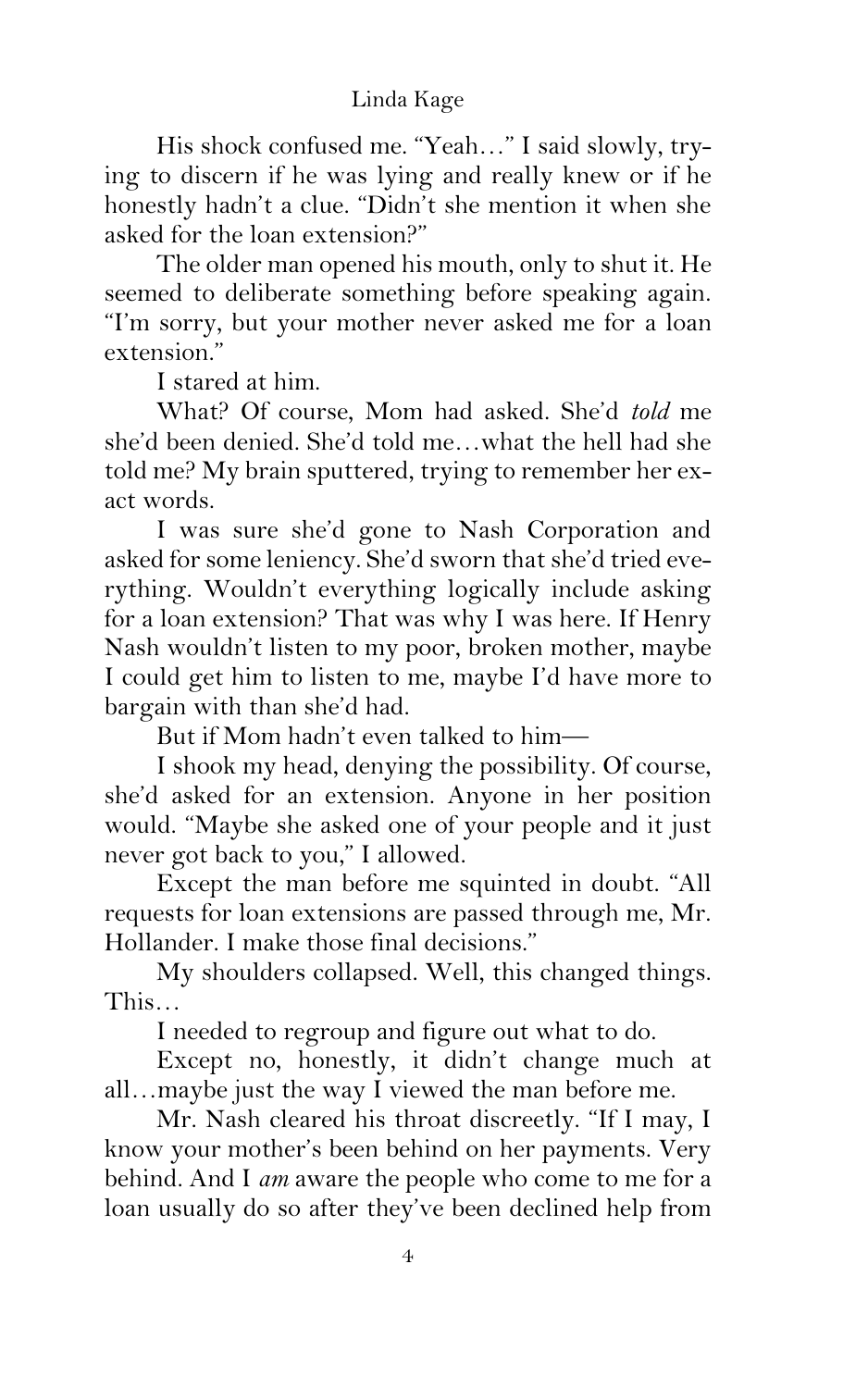the bank. Lending your mother money to start her bakery was a risk. I was aware of this from the beginning and made my own allowances to prepare for any worstcase scenario. So, if Margaret has fallen on hard times and needs some leeway, I'm perfectly willing to—"

"You don't understand," I blurted harshly, causing Mr. Nash to pull back and blink at me. Running my hands over my face, I clenched my teeth and tried to quell the rising panic. After taking a moment to calm myself, I quietly confessed, "It's worse than that. We had to close the bakery." And we were about to be evicted from our apartment if we didn't pay our back rent, and the medical bills kept coming, and the utilities never stopped, and—

And it was enough to make me feel as if I couldn't breathe every time I thought about it.

"It's gone way past needing an extension." I hated to expose this. I felt like a failure every time I thought it. Saying it aloud, to Henry Nash, might possibly be the most humiliating moment of my life. "At the state we're in, I don't see how we could ever pay you back."

"Oh." Mr. Nash calmly clasped his hands together as he studied me. His intent gaze seemed to bore through my skull as if he were searching for all my innermost thoughts. Then he murmured, "You looked like a man on a mission when you came into my office, Mr. Hollander. It makes me think you have an idea about how you want to resolve this problem."

I gave a slight nod. "I do."

He nodded back to me. "Then I think I'd be very interested to hear it."

"A trade," I said, without thinking.

Mr. Nash lifted his eyebrows. "A trade? What kind of trade?"

"My mother's debt," I said, pausing before I added, "For me."

With a squint, the other man slowly began to shake his head. "I'm afraid I don't understand."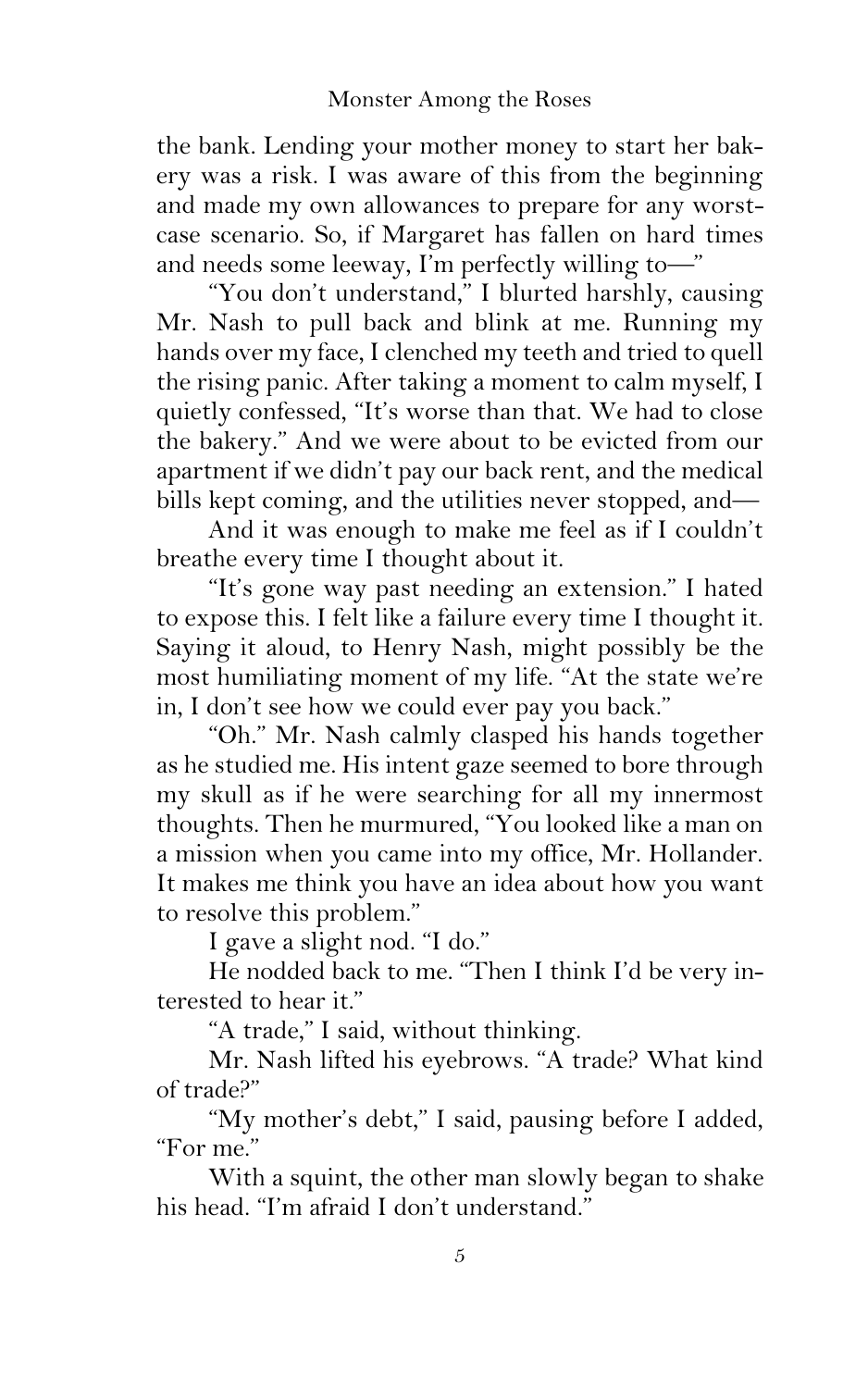"I swear, I'll be at your service, do whatever you want me to do, for the rest of my life, if…if you wipe away her debts." I said it this way in the hopes he'd take care of *all* her debt, not just the one she owed him.

"At my service," he repeated, cocking his head to the side as if trying to understand what I really meant. "In what way?"

I shrugged. "Any way you want. I'll do anything." When he simply blinked at me, I more emphatically added, "*Anything*."

I wasn't stupid. I knew men as powerful and rich as Henry Nash had to have gotten to this point by doing a little bit of dirty work. I was fully prepared to be one of his dirty men, deliver illegal supplies, break kneecaps, help him cover up his dark deeds, whatever he required of me. It made me feel sick and slimy every time my mind wandered in that direction, but to save Mom, I would cope.

He repeated, "Anything?" as if an idea had started to brew in his head.

I nodded and eagerly sat forward. "If you would help my mother, I'd give you my life."

I could tell my passion impressed him. His raised eyebrows yet considering gaze said as much. But he kept the rest of his thoughts close. Drawing his clasped hands up to his chin, he measured me pensively.

"Tell me this, son. If I clear your mother's debt in exchange for your servitude, how do you foresee her taking care of herself after that? I mean, with no bakery to bring money in, a broken hip to prevent her from seeking work elsewhere, and a son who will no longer be there to help—as he will then belong to me—what do you think will happen to her?"

I gulped, not quite able to ask the bold, daring thing I really wanted to ask.

But Mr. Nash must've read the plea on my face. "Oh, I see. You don't want me to just help her out of her debt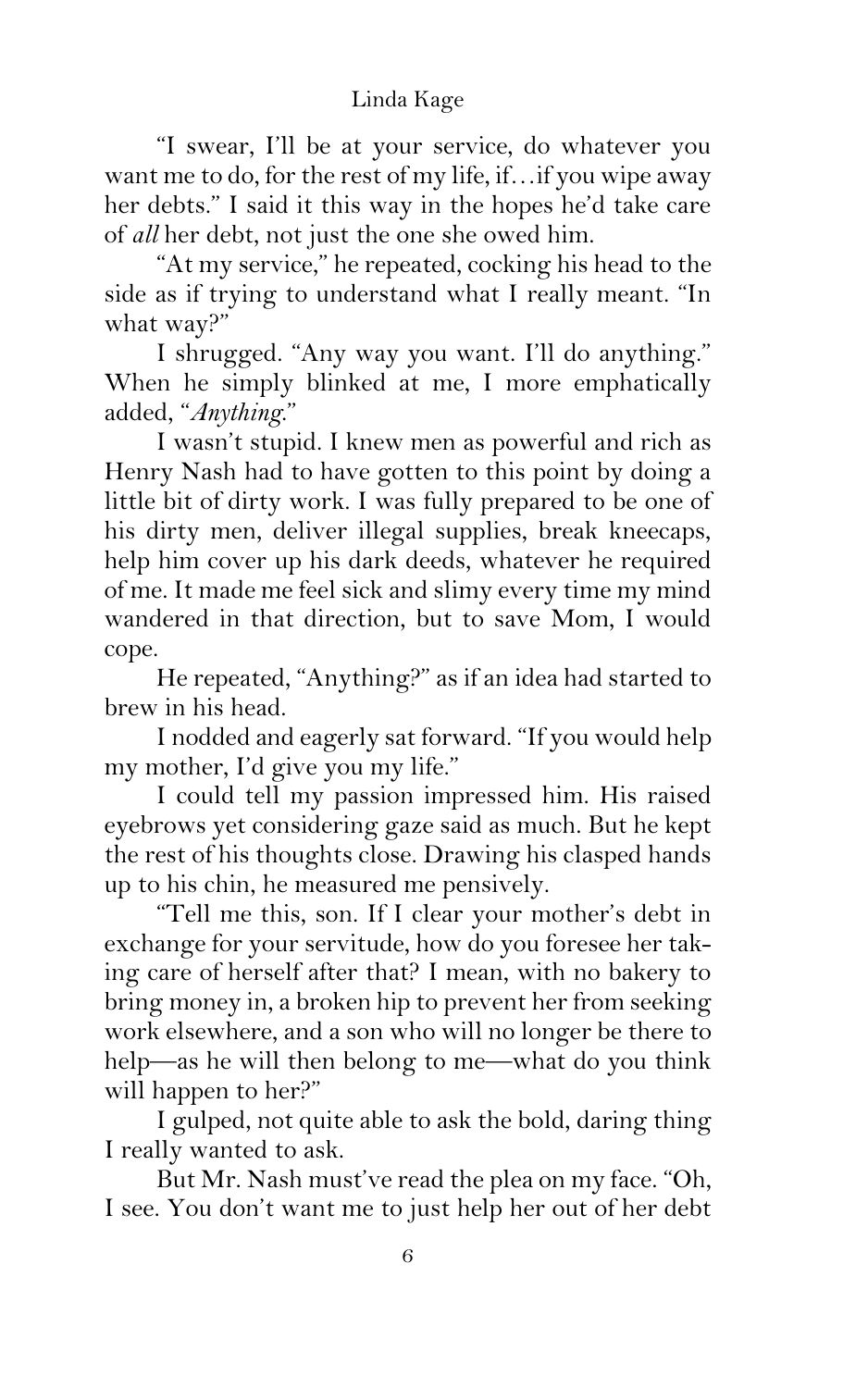to me. You're actually asking for more financial assistance. I'm assuming you want me to set her up for the rest of her life, then?"

I couldn't speak. My voice box had frozen over with fear, anxiety, and hope. So I merely nodded humbly before I bowed my head, bracing to be forcibly removed from his office for my brazen request.

He drew in a deep breath, and for the longest time that was the only sound he made. He waited until I looked up before he exhaled. "You must think very highly of your ability to serve, Mr. Hollander."

"I…" I flushed. Honestly, I didn't think I was worth the lavish chair I sat on. But my pride was the first thing to go when it was my mother's future on the line.

"I'll do anything," I whispered.

Mr. Nash ran his gaze over me, from head to toe. It was such a personal scrutiny I almost felt violated. A new thought struck. Oh hell, what if his idea of service meant something more…carnal? I gulped, wondering if maybe there were a few things I wouldn't do after all.

Then the old man made it worse by asking, "How old are you…Shaw's your given name, isn't it?"

My skin crawled and my stomach churned. "What?"

He made an amused sound. "I inquired about your age."

"I…I'm twenty-eight," I confessed, hoping maybe I was too old for his taste.

But then I thought about all twenty-eight of those years—all that time I'd had to make something of myself—and a swell of shame consumed me. So many people I'd attended school with had gone on to become successful and accomplished. I felt as if I was still drowning under bills and trying to keep my mother from losing everything.

"Do you not have employment elsewhere?"

More humiliation coated me. Ducking my head, I cleared my throat and admitted, "The, uh, the factory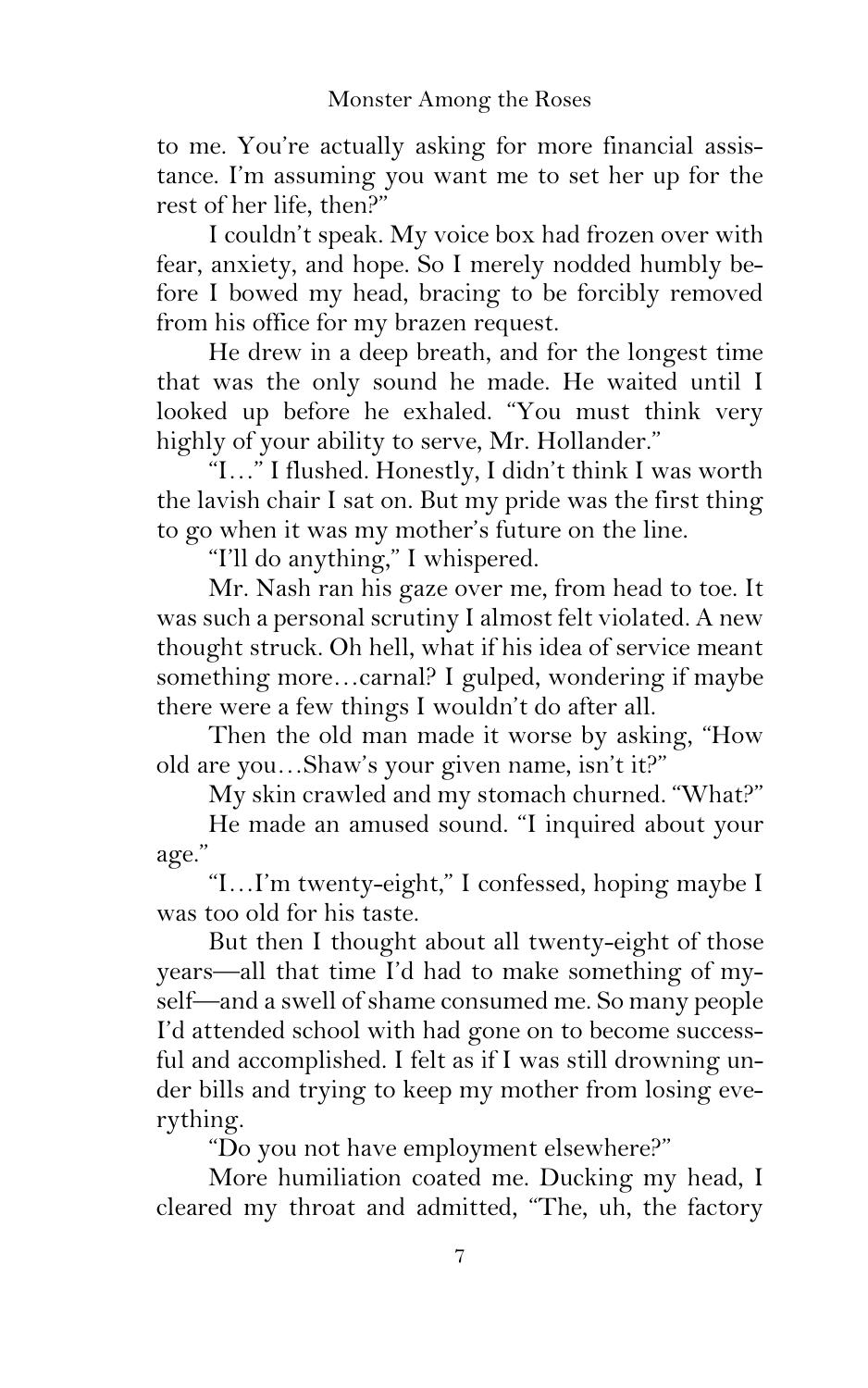#### Linda Kage

where I worked went out of business about six months ago."

I'd been approached by other factory owners almost immediately; word had gotten around I was an honest, dependable, and hard worker. But Mom had already been having trouble at her shop. She'd been forced to let go of all her employees and the bank had just foreclosed on her house, so I'd moved her into my one-bedroom apartment, sold my truck to pay off one of her loans, and tried to salvage her business.

"I started helping my mother at the bakery, but…" I shook my head.

By the time I'd become involved, there was no saving it. Mom never should've been allowed to run her own business. Always the bleeding heart and more concerned with helping others than making a profit, she'd only accumulated more debt instead of paying any off. She'd never charged what she should to customers, oftentimes giving away her food for free to people in need. Then she'd trusted the wrong people, er, person, her own daughter to be exact.

"You have other siblings, though, isn't that correct? Five if I remember. Could they not—"

"No," I damn-near snapped before flushing hard from embarrassment. But mentioning my older brothers and sisters lately was a prickly point for me. None of them were willing to help. Justin had flat-out refused, coolly stating Mom shouldn't have gotten herself into such a mess in the first place. Alice never answered her phone, avoiding us at all costs. Mom and I had both lost contact with Bryce and Becky. No idea where they even were. And Victoria was a big reason why we were in this mess in the first place. She'd actually helped Mom start her shop, only to turn around and empty the bakery's bank account before taking off to parts unknown.

Clearing my throat, I glanced away before more quietly admitting, "They're not…*available* to help."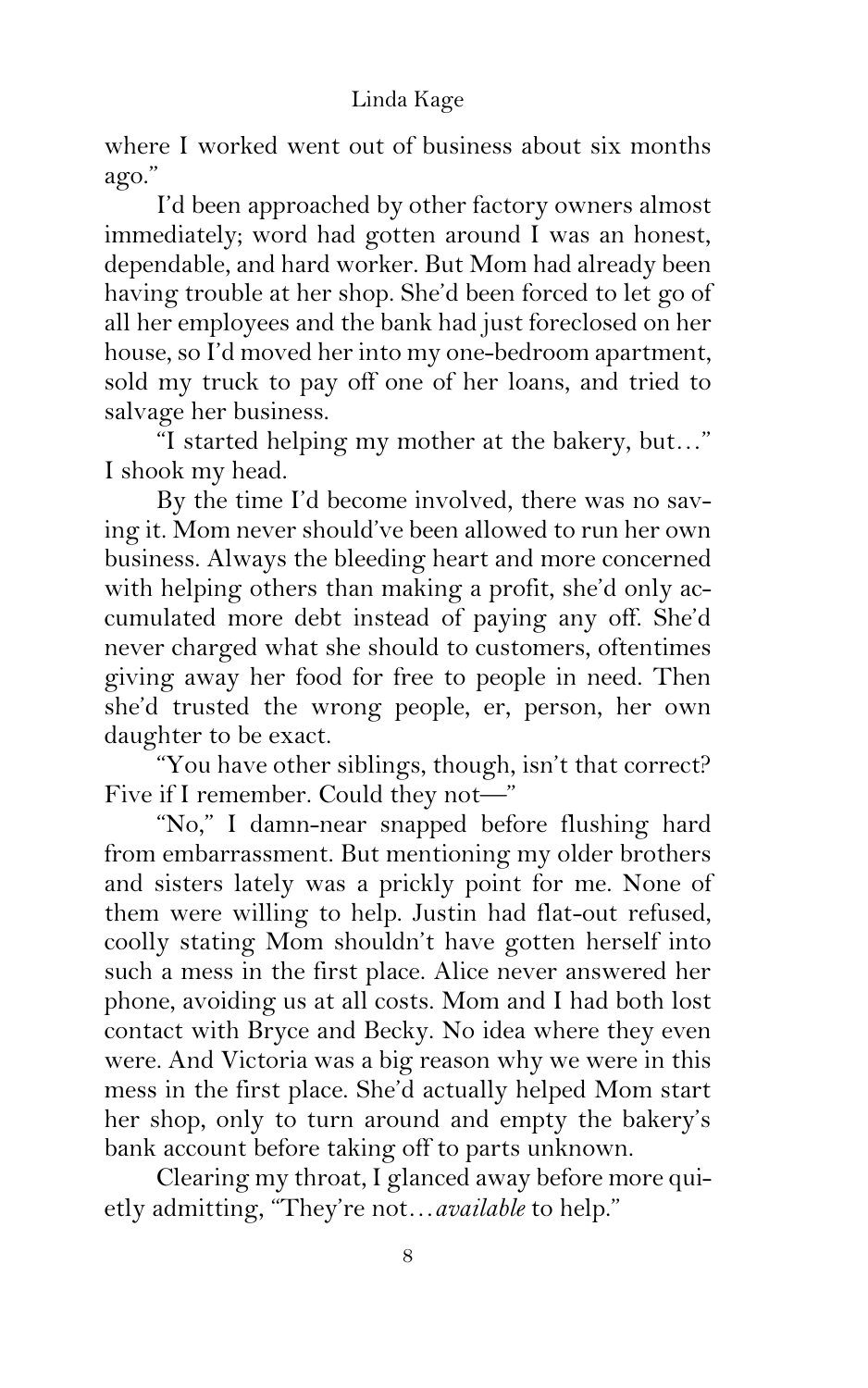"I see," Mr. Nash murmured. I was beginning to hate it when he said that. Just what the hell did he really *see*?

Certain that whatever he saw in me couldn't be good, I blew out a silent breath of defeat. Coming here had been a fool's mission. No way would he help me. If I were him, *I* wouldn't help me.

Mr. Nash lowered his hands to the arm of the chair. "Well, I think we can work out a deal," he announced, sounding way too jovial. "How soon can you start?"

My mouth fell open, unable to quite believe what I'd just heard.

I wanted to ask, *start what*? What exactly did he have in mind for me? But I was afraid to hear the answer. So I said, "Anytime. Now. Whenever you want."

He chuckled and rose to his feet. "I like the enthusiasm, but I think tomorrow will be soon enough." Snagging a pen and notepad from his desk, he jotted something down. "Can you make it to this address in the morning by nine?"

A disorienting sense of surreal doom struck me. Was this really happening? Fortunate things never happened to me. There had to be a catch.

"I… Yeah, sure." To save my mother, I'd be wherever he needed me to be, whenever he asked.

He nodded in satisfaction. "Good. I'll draw up a contract tonight, agreeing that I'll help your mother through her financial situation in exchange for your services, and we can go over it when you arrive. Then you can get started."

He tore the top piece of paper from the pad and handed it to me to reveal he'd only listed a street address. A bead of sweat coursed down the center of my back. It was cold and made me shiver.

With no doubt in my mind I'd just sold my soul to the devil, I said, "Okay. I'll be there." And then I thanked him from the bottom of my ill-fated heart.